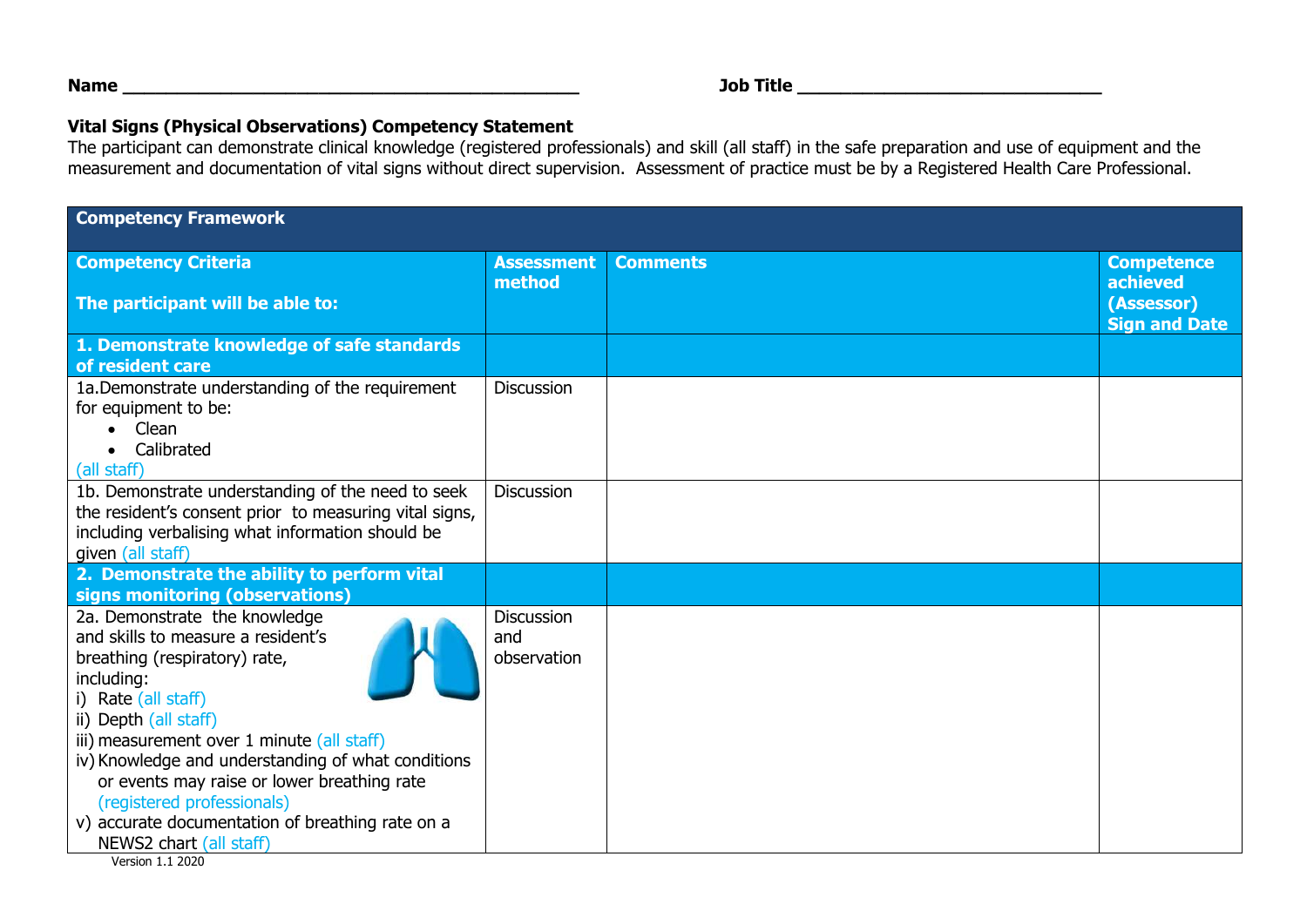| 2b. Demonstrate the knowledge and<br>skills to measure a resident's oxygen<br>saturations (pulse oximetry),<br>including:<br>i) Identifying potential errors and<br>knowing how to resolve them (all<br>staff)<br>ii) Preparation of the resident (all staff)<br>iii) selecting a suitable site for probe (all staff)<br>iv) Understanding of when to use Scale 1 or Scale 2<br>on a NEWS2 chart (all staff)                                                                                                                                                                                                                                                                                                                                                                                                                                             | <b>Discussion</b><br>and<br>observation |  |
|----------------------------------------------------------------------------------------------------------------------------------------------------------------------------------------------------------------------------------------------------------------------------------------------------------------------------------------------------------------------------------------------------------------------------------------------------------------------------------------------------------------------------------------------------------------------------------------------------------------------------------------------------------------------------------------------------------------------------------------------------------------------------------------------------------------------------------------------------------|-----------------------------------------|--|
| v) accurate documentation of oxygen saturations on<br>a NEWS2 chart (all staff)                                                                                                                                                                                                                                                                                                                                                                                                                                                                                                                                                                                                                                                                                                                                                                          |                                         |  |
| 2c. Demonstrate the knowledge<br>and skills to measure a resident's<br>blood pressure, including:<br>i) Knowledge of the normal blood<br>pressure range (registered<br>professionals)<br>ii) Knowledge and understanding of what conditions<br>or events may raise or lower blood pressure<br>(registered professionals)<br>iii) Knowledge and understanding of what conditions<br>or practices may give an inaccurate reading of blood<br>pressure (all staff)<br>iv) correct selection of an appropriately sized BP cuff<br>(all staff)<br>positioning of the resident<br>v) Competent use of automated BP machine<br>(sphygmomanometer) (all staff)<br>vi) Accurate documentation of diastolic, mean and<br>systolic blood pressure on a NEWS2 chart (all staff)<br>vii) Understanding of which measurement of BP is<br>included in NEWS2 (all staff) | <b>Discussion</b><br>and<br>observation |  |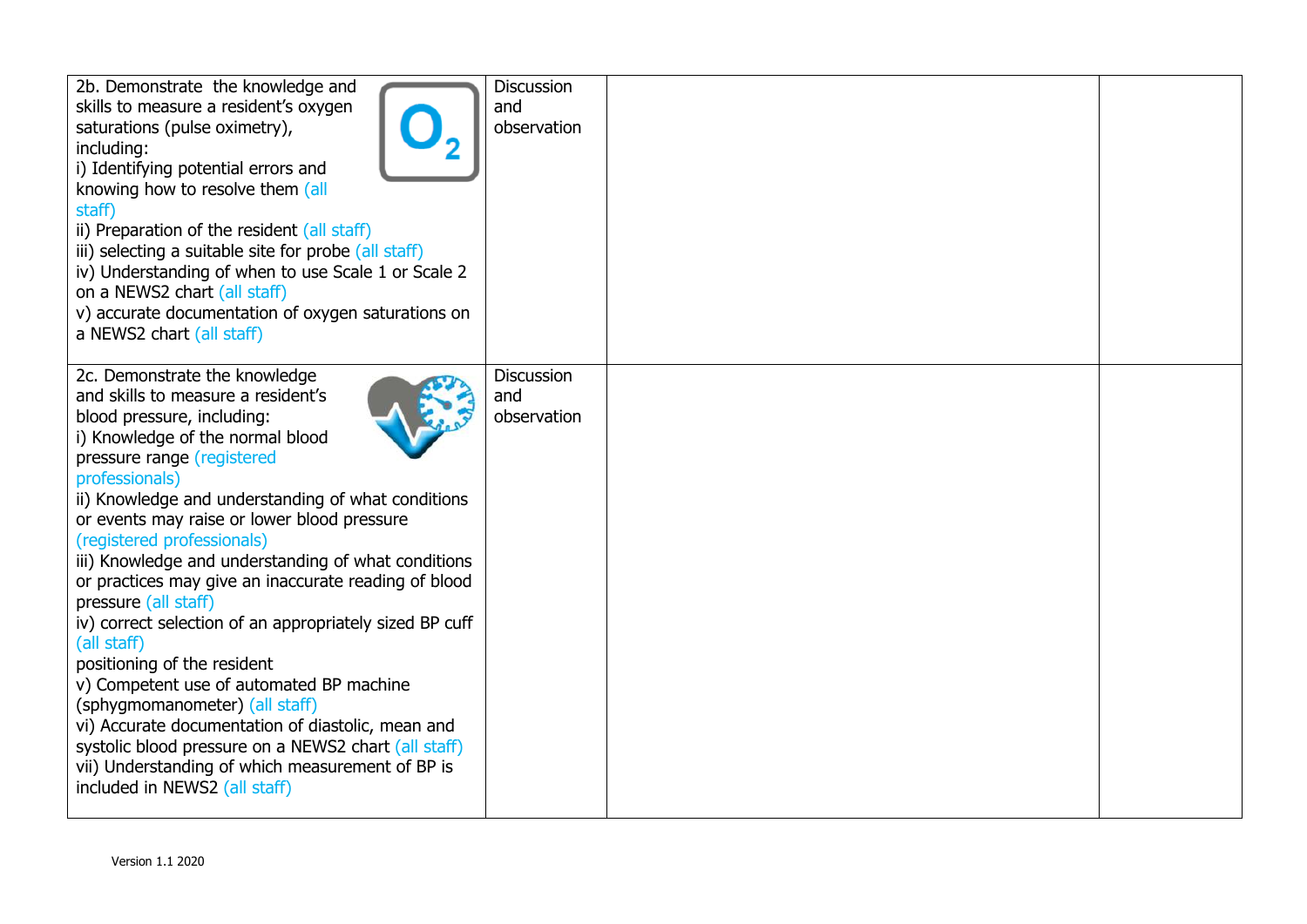| 2d. Demonstrate the knowledge<br>and skills to measure a resident's<br>heart rate (pulse), including:<br>i) Understanding of normal pulse<br>ranges (registered professionals)<br>ii) Use of pulse oximeter device or<br>BP machine to measure heart rate (all staff)<br>iii) Ability to measure a radial pulse if required (all<br>staff)<br>iv) Understanding of what to do if the resident's<br>heart rate is irregular (all staff)<br>v) Accurate documentation of heart rate on a<br>NEWS2 chart (all staff)                                                                                                                                                           | <b>Discussion</b><br>and<br>observation |  |
|-----------------------------------------------------------------------------------------------------------------------------------------------------------------------------------------------------------------------------------------------------------------------------------------------------------------------------------------------------------------------------------------------------------------------------------------------------------------------------------------------------------------------------------------------------------------------------------------------------------------------------------------------------------------------------|-----------------------------------------|--|
| 2e. Demonstrate the knowledge and<br>$\mathbf{A}$<br>skills to assess a resident's Level of<br>Alertness including:<br>$\overline{V}$<br>i) The 5 states of alertness as measured<br>$\mathbf{u}$<br>by the ACPVU scale (all staff)<br>ii) Describe the signs of someone who is<br>alert (all staff)<br>iii) Understand the difference between new onset or<br>worsening confusion and existing chronic<br>confusion and how this might be assessed (all<br>staff)<br>iv) Describe how to safely and appropriately assess<br>response to pain and when this would be done<br>(all staff)<br>v) Accurate documentation of level of alertness on a<br>NEWS2 chart (all staff) | <b>Discussion</b><br>and<br>observation |  |
|                                                                                                                                                                                                                                                                                                                                                                                                                                                                                                                                                                                                                                                                             |                                         |  |